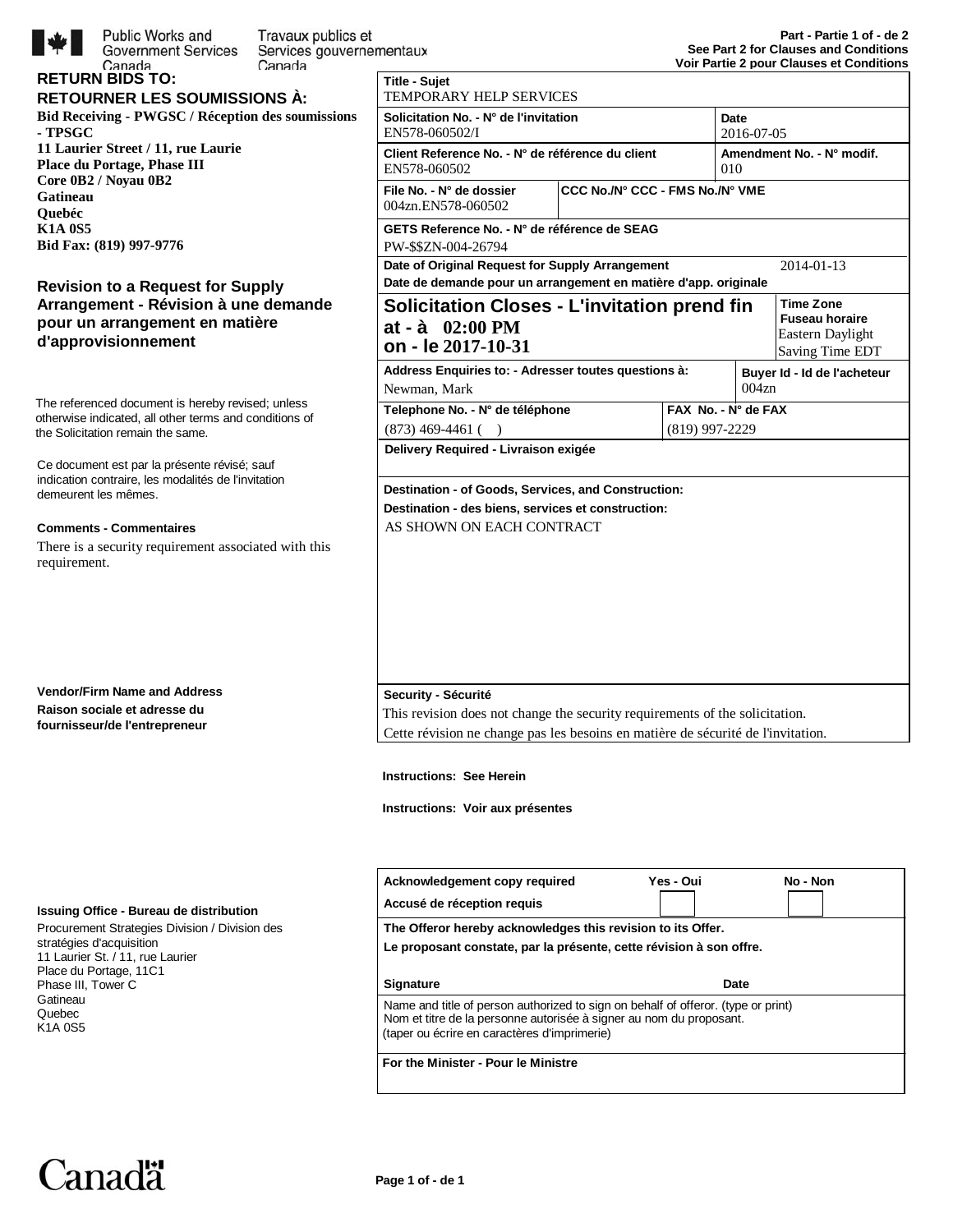# **THIS AMENDMENT 010 IS RAISED TO AMEND THE REQUEST FOR SUPPLY ARRANGEMENT (RFSA)**

**DELETE:**  TABLE OF CONTENTS **PART 5 – CERTIFICATIONS** 

**INSERT:**  TABLE OF CONTENTS **PART 5 – CERTIFICATIONS AND ADDITIONAL INFORMATION**

**DELETE:**  TABLE OF CONTENTS **Annexes** Annex "G" – THS Quarterly Usage Report Template

**INSERT:**  TABLE OF CONTENTS Annexes Annex "G" –Quarterly Usage Reporting

**DELETE:**  PART 1 – GENERAL INFORMATION The annexes include: Annex "G" – THS Quarterly Usage Report Template

**INSERT:**  PART 1 – GENERAL INFORMATION The annexes include: Annex "G" –Quarterly Usage Reporting

**DELETE:**  PART 1 – GENERAL INFORMATION **4. Canadian Content**

SACC Manual clause A3050T (2010-01-11) Canadian Content Definition

**INSERT:** 

PART 1 – GENERAL INFORMATION **4. Canadian Content**

SACC Manual clause A3050T (2014-11-27) Canadian Content Definition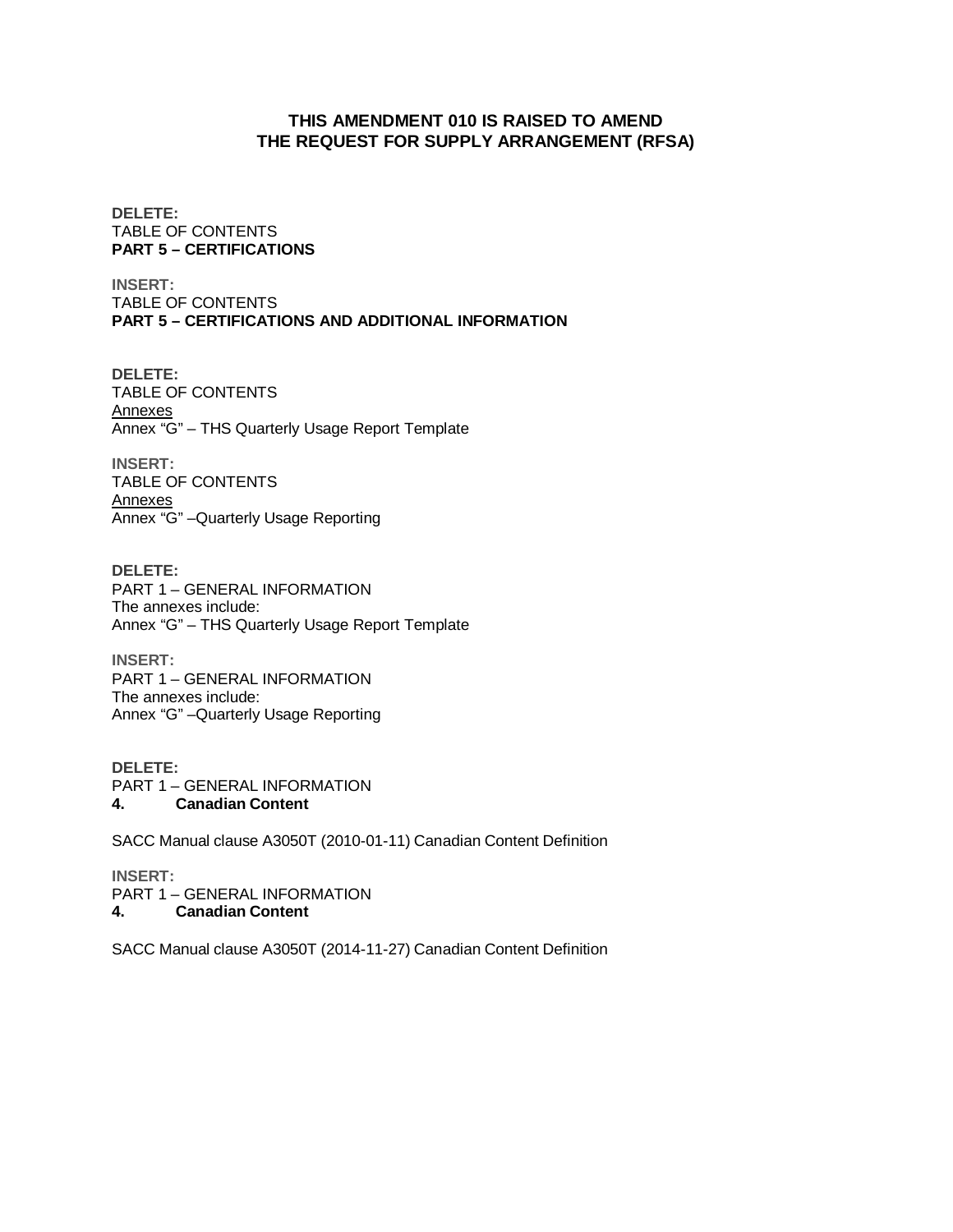## **DELETE:**

#### PART 2 - SUPPLIER INSTRUCTIONS **1. Standard Instructions, Clauses and Conditions**

The 2008 (2013-06-01) Standard Instructions - Request for Supply Arrangements - Goods or Services, are incorporated by reference into and form part of the RFSA.

#### **4. Federal Contractors Program for Employment Equity - Notification**

The Federal Contractors Program (FCP) for employment equity requires that some contractors make a formal commitment to Human Resources and Skills Development Canada (HRSDC)  $-$  Labour to implement employment equity. In the event that this Supply Arrangement would lead to a contract subject to the Federal Contractors Program (FCP) for employment equity, the bid solicitation and resulting contract templates would include such specific requirements. Further information on the Federal Contractors Program (FCP) for employment equity can be found on

HRDCS-Labour's website

#### **7.2 RFSA Schedule of Cycles for Qualification**

Canada will endeavor to evaluate in each quarterly evaluation period those submissions received by the quarterly closing date in accordance with the schedule below. The schedule may require a revision due to operational requirements, in which case suppliers will be advised.

Quarterly Evaluation Periods

| <b>Fiscal</b><br>Quarter | <b>Closing Date</b> | <b>Time of Closing:</b>                   | <b>Evaluation Period:</b> |
|--------------------------|---------------------|-------------------------------------------|---------------------------|
| Q <sub>1</sub>           | June 30             | 02:00 PM<br>Eastern Daylight Time (EDT)   | July 1 to September 30    |
| Q2                       | September 30        | 02:00 PM<br>Eastern Daylight Time (EDT)   | October 1 to December 31  |
| Q <sub>3</sub>           | January 5           | 02:00 PM<br>Eastern Standard Time (EST)   | January 6 to March 31     |
| Q <sub>4</sub>           | March 31            | $02:00$ PM<br>Eastern Daylight Time (EDT) | April 1 to June 30        |

#### **INSERT:**

#### PART 2 - SUPPLIER INSTRUCTIONS

#### **1. Standard Instructions, Clauses and Conditions**

The 2008 (2016-04-04) Standard Instructions - Request for Supply Arrangements - Goods or Services, are incorporated by reference into and form part of the RFSA.

#### **4. Federal Contractors Program for Employment Equity - Notification**

The Federal Contractors Program (FCP) for employment equity requires that some contractors make a formal commitment to Employment and Social Development Canada (ESDC) - Labour to implement employment equity. In the event that this Supply Arrangement would lead to a contract subject to the Federal Contractors Program (FCP) for employment equity, the bid solicitation and resulting contract templates would include such specific requirements. Further information on the Federal Contractors Program (FCP) for employment equity can be found on Employment and Social Development Canada (ESDC)-Labour's website.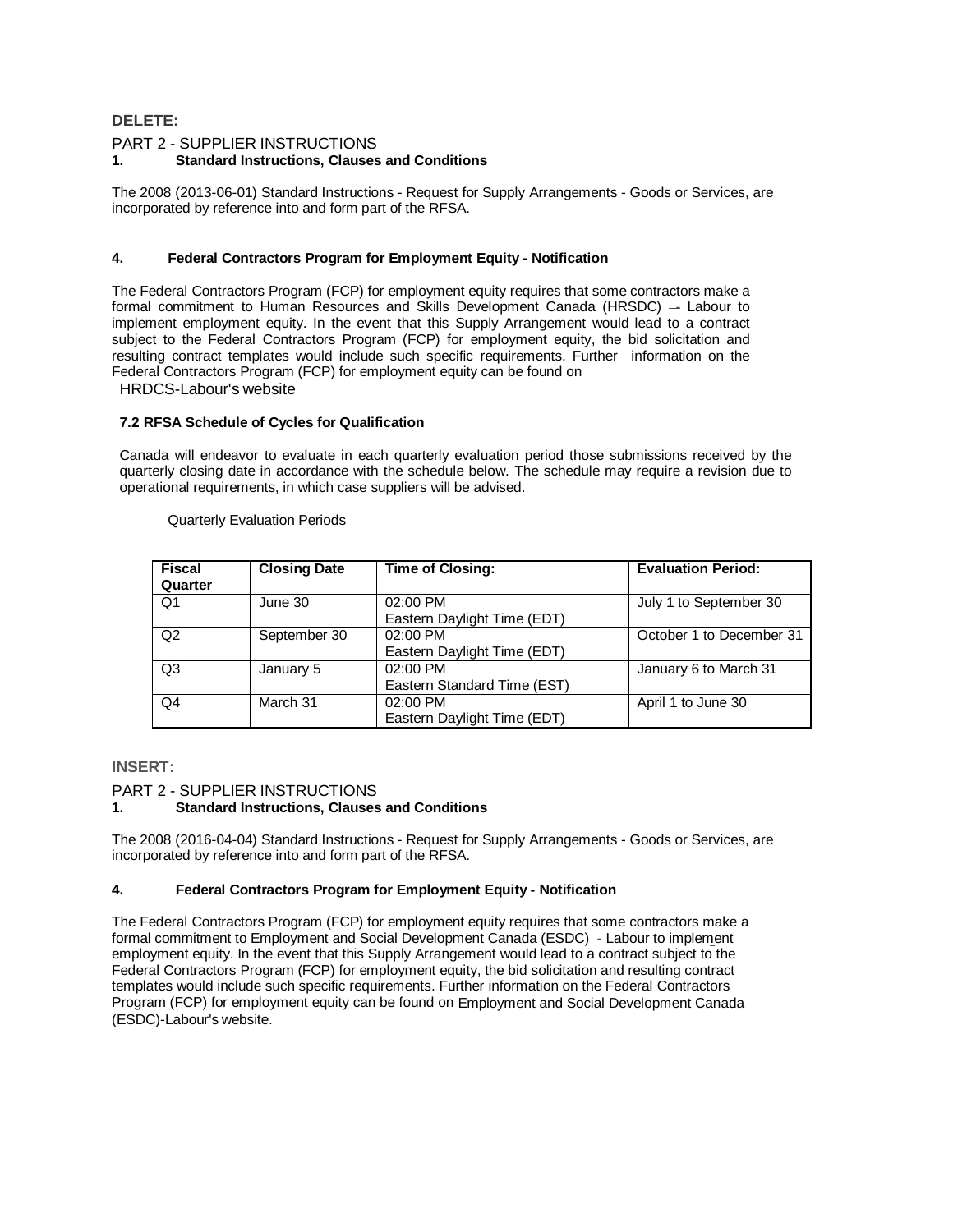### **7.2 RFSA Schedule of Cycles for Qualification**

Canada will endeavor to evaluate in each quarterly evaluation period those submissions received by the quarterly closing date in accordance with the schedule below. The schedule may require a revision due to operational requirements, in which case suppliers will be advised.

Quarterly Evaluation Periods

| <b>Fiscal</b><br>Quarter | <b>Closing Date</b> | <b>Time of Closing:</b>                 | <b>Evaluation Period:</b> |
|--------------------------|---------------------|-----------------------------------------|---------------------------|
| Q1                       | June 30             | 02:00 PM<br>Eastern Daylight Time (EDT) | July 1 to September 30    |
| Q2                       | September 30        | 02:00 PM<br>Eastern Daylight Time (EDT) | October 1 to December 31  |
|                          | January 3           | 02:00 PM<br>Eastern Standard Time (EST) | January 4 to March 31     |
| Q4                       | March 31            | 02:00 PM<br>Eastern Daylight Time (EDT) | April 1 to June 30        |

# **DELETE: PART 4 - EVALUATION PROCEDURES AND BASIS OF SELECTION**

#### **5. Financial Viability**

SACC Manual clause S0030T (2011-05-16) Financial Viability

### **INSERT:**

# **PART 4 - EVALUATION PROCEDURES AND BASIS OF SELECTION**

#### **5. Financial Viability**

SACC Manual clause S0030T (2014-11-27) Financial Viability

#### **DELETE:**

### **PART 5 – CERTIFICATIONS**

## **1. Mandatory Certifications Required Precedent to Issuance of a Supply Arrangement**

#### **1.1 Code of Conduct and Certifications - Related documentation**

 By submitting an arrangement, the Supplier certifies that the Supplier and its affiliates are in compliance with the Code of Conduct and Certifications - Arrangement in Section 01 of Standard Instructions 2008. The related documentation therein required will assist Canada in confirming that the certifications are true.

Suppliers must provide a list of names, or other related information as needed, pursuant to section 01 of Standard Instructions 2008.

#### **INSERT:**

#### **PART 5 – CERTIFICATIONS**

- **1. Mandatory Certifications Required Precedent to Issuance of a Supply Arrangement**
- **1.1 Code of Conduct and Certifications Related documentation**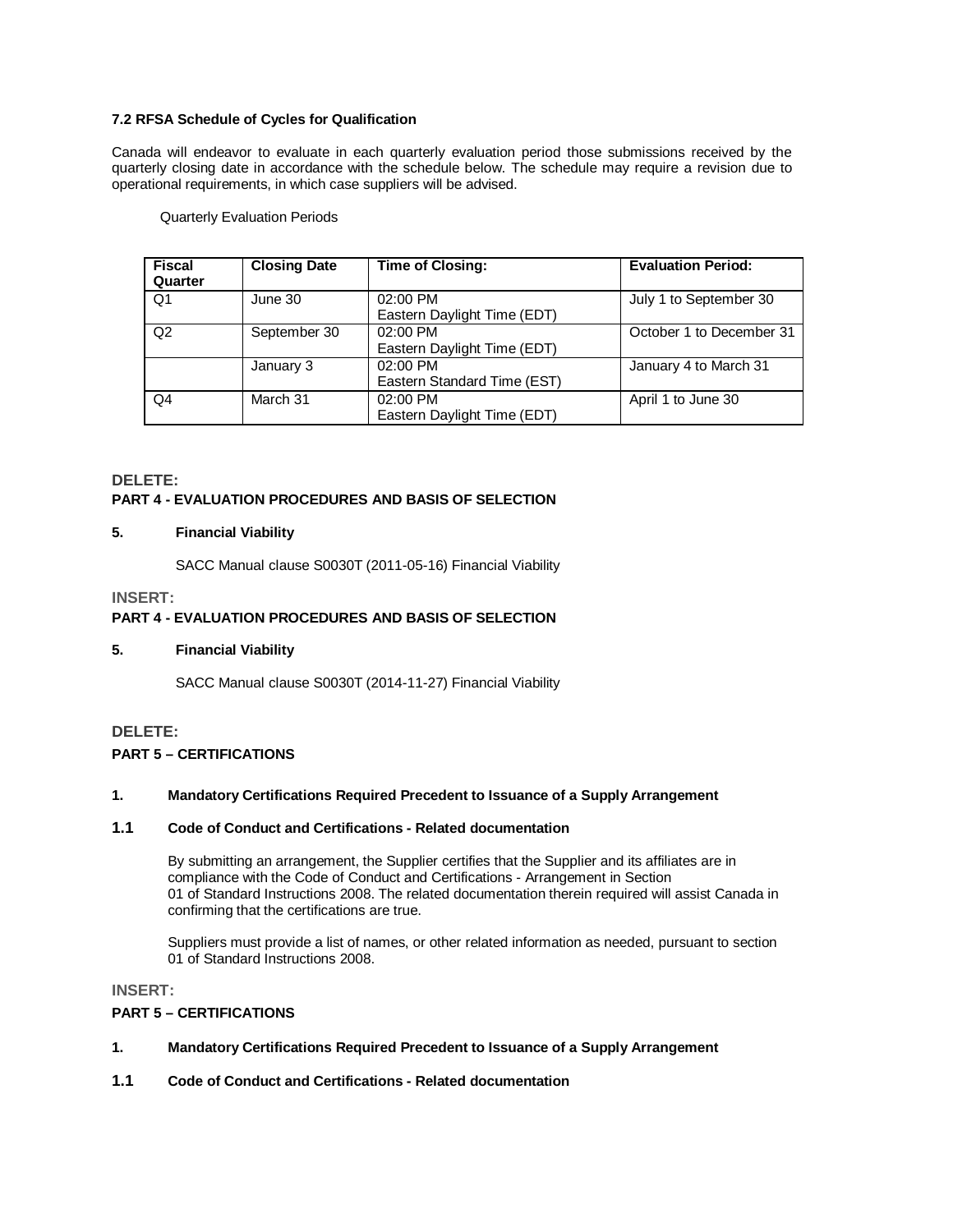By submitting an arrangement, the Supplier certifies that the Supplier and its affiliates are in compliance with the Code of Conduct and Certifications - Arrangement in Section 01 of Standard Instructions 2008 (https://buyandsell.gc.ca/policy-and-guidelines/standardacquisition-clauses-and-conditions-manual/1/2008/11). The related documentation therein required will assist Canada in confirming that the certifications are true.

Suppliers must provide a list of names, or other related information as needed, pursuant to section 01 of Standard Instructions 2008.

### **DELETE:**

### **2.2 Canadian Content Certification**

SACC Manual Clause A3050T (2010-01-11) Canadian Content Definition

### **INSERT:**

### **2.2 Canadian Content Certification**

SACC Manual Clause A3050T (2014-11-27) Canadian Content Definition

### **DELETE: PART 6 – SUPPLY ARRANGEMENT AND RESULTING CONTRACT CLAUSES 6A. SUPPLY ARRANGEMENT**

## **3. Standard Clauses and Conditions**

## **3.1 General Conditions**

2020 (2015-07-03) General Conditions - Supply Arrangement - Goods or Services, apply to and form part of the Supply Arrangement.

## **3.2 Supply Arrangement Reporting**

The Supplier must provide a Quarterly Usage Report (QUR) to PWGSC on a quarterly basis. These submissions must be made by completing and forwarding an electronic copy of the QUR in Excel format (which will be provided by PWGSC) to the following e-mail address Rapportsdutilisation.UtilizationReports@tpsgc-pwgsc.gc.ca. The THS Quarterly Usage Report template is accessible from http://www.tpsgc-pwgsc.gc.ca/app-acq/spc-cps/ocannexd-soannexd-eng.html

## **4. Term of Supply Arrangement**

#### **4.1 Period of the Supply Arrangement**

The period for awarding contracts under the Supply Arrangement is from the issuance date of the Supply Arrangement to July 7, 2016.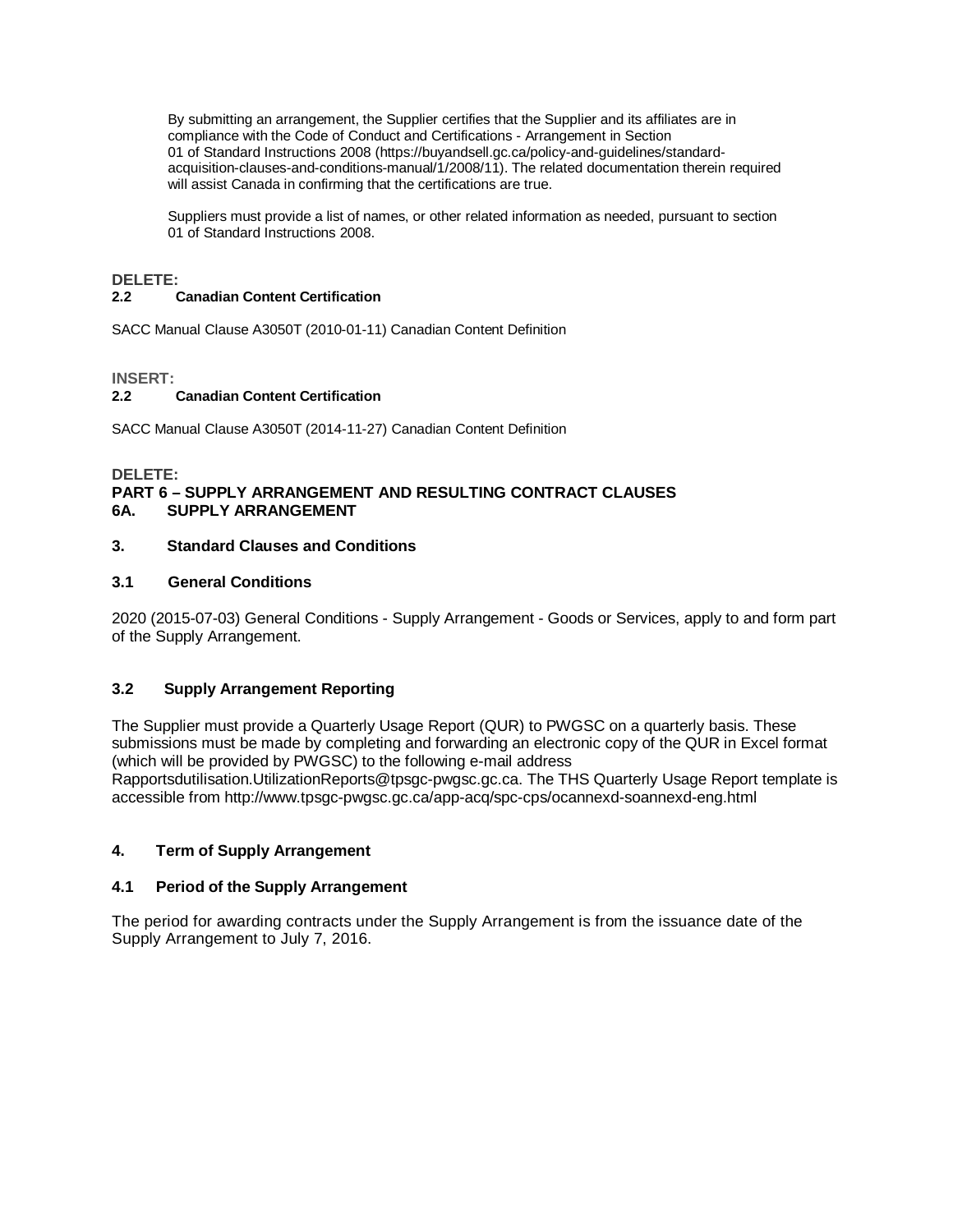## **5. Authorities**

## **5.1 Supply Arrangement Authority**

The Supply Arrangement Authority is:

Stephanie Riley Public Works and Government Services Canada Acquisitions Branch Professional Services Business Initiatives Directorate Portage III 11C1 11 Laurier Street Gatineau, Quebec K1A 0S5

Telephone: (819) 956-1678 Facsimile: (819) 997-2229 E-mail address: dgasat.acqbths@tpsgc-pwgsc.gc.ca

## **8. Priority of Documents**

- (b) the general conditions 2020 (2015-07-03) General Conditions Supply Arrangement Goods or Services
- (i) Annex "G" THS Quarterly Usage Report Template

## **11. Suspension or Cancellation of Qualification by Canada**

In addition to article 09 of general conditions 2020 (2008-12-12) - Suspension or Cancellation of Qualification by Canada, the following will also result in the suspension or cancellation of qualification of a Supplier's Supply Arrangement.

## **INSERT:**

## **PART 6 – SUPPLY ARRANGEMENT AND RESULTING CONTRACT CLAUSES 6A. SUPPLY ARRANGEMENT**

## **3. Standard Clauses and Conditions**

## **3.1 General Conditions**

2020 (2016-04-04) General Conditions - Supply Arrangement - Goods or Services, apply to and form part of the Supply Arrangement.

## **3.2 Supply Arrangement Reporting**

The Supplier must provide a Quarterly Usage Report (QUR) to PWGSC on a quarterly basis. These submissions must be made by completing and forwarding an electronic copy of the QUR in Excel format (which will be provided by PWGSC) to the following e-mail address TPSGC.DGASAT-ABTHS.PWGSC@tpsgc-pwgsc.gc.ca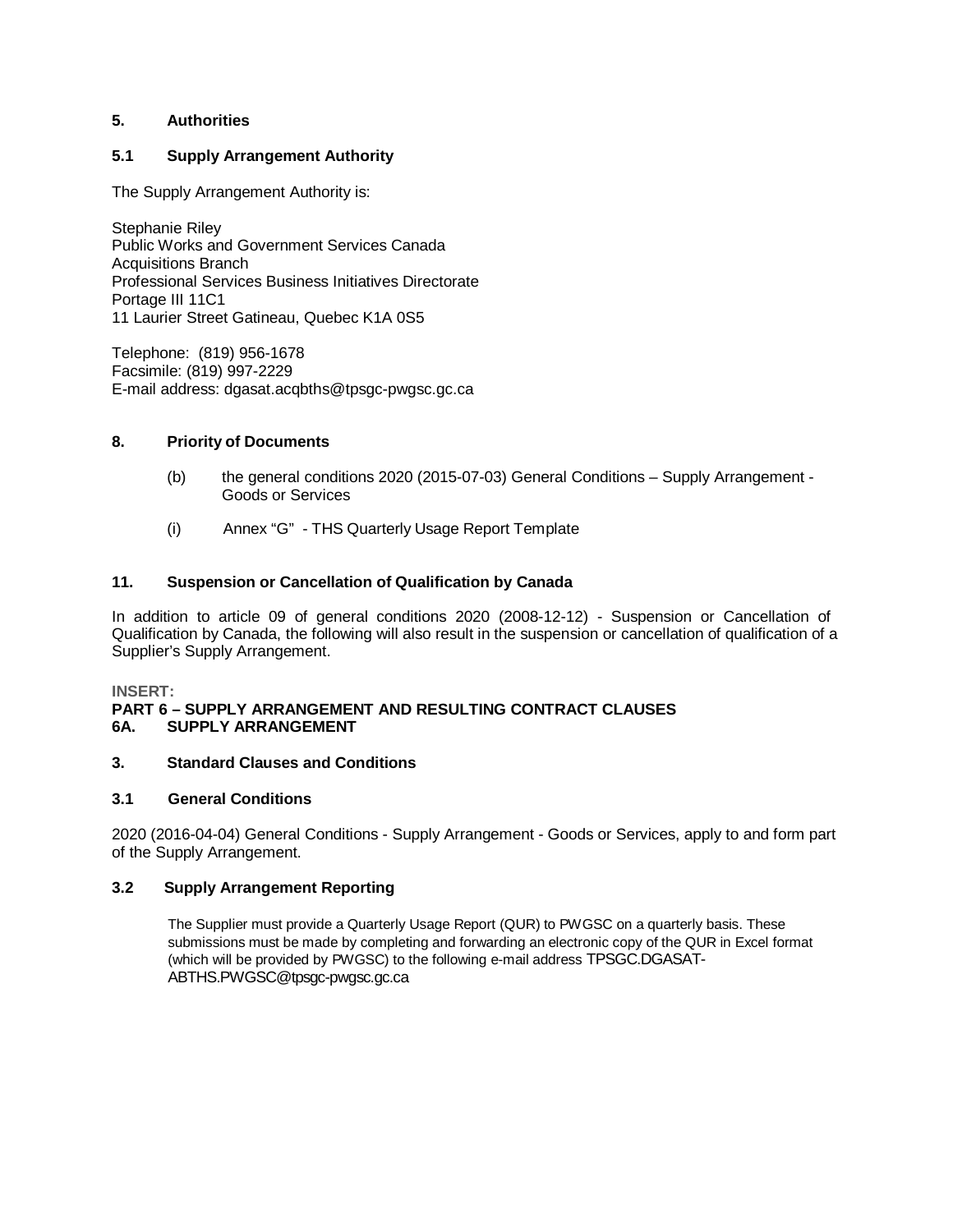## **4. Term of Supply Arrangement**

## **4.1 Period of the Supply Arrangement**

The period for awarding contracts under the Supply Arrangement is from the issuance date of the Supply Arrangement to October 31, 2017.

## **5. Authorities**

## **5.1 Supply Arrangement Authority**

The Supply Arrangement Authority is:

Mark Newman Public Works and Government Services Canada Acquisitions Branch Labour & Relocation Services Procurement Directorate Portage III 11C1 11 Laurier Street Gatineau, Quebec K1A 0S5

Telephone: 873-469-4461 Facsimile: 819-997-2229 E-mail address: TPSGC.DGASAT-ABTHS.PWGSC@tpsgc-pwgsc.gc.ca

## **8. Priority of Documents**

- (b) the general conditions 2020 (2016-04-04) General Conditions Supply Arrangement Goods or Services
- (i) Annex "G" Quarterly Usage Reporting

## **11. Suspension or Cancellation of Qualification by Canada**

In addition to article 09 of general conditions 2020 (2014-09-25) - Suspension or Cancellation of Qualification by Canada, the following will also result in the suspension or cancellation of qualification of a Supplier's Supply Arrangement.

## **DELETE:**

## **6B. BID SOLICITATION Process under the Supply Arrangement**

## **1. Bid Solicitation Documents**

The bid solicitation will contain as a minimum the following: (c) 2003 (2015-07-03), Standard Instructions - Goods or Services - Competitive Requirements;

**INSERT:** 

## **6B. BID SOLICITATION Process under the Supply Arrangement**

## **1. Bid Solicitation Documents**

The bid solicitation will contain as a minimum the following:

(c) 2003 (2016-04-04), Standard Instructions - Goods or Services - Competitive Requirements;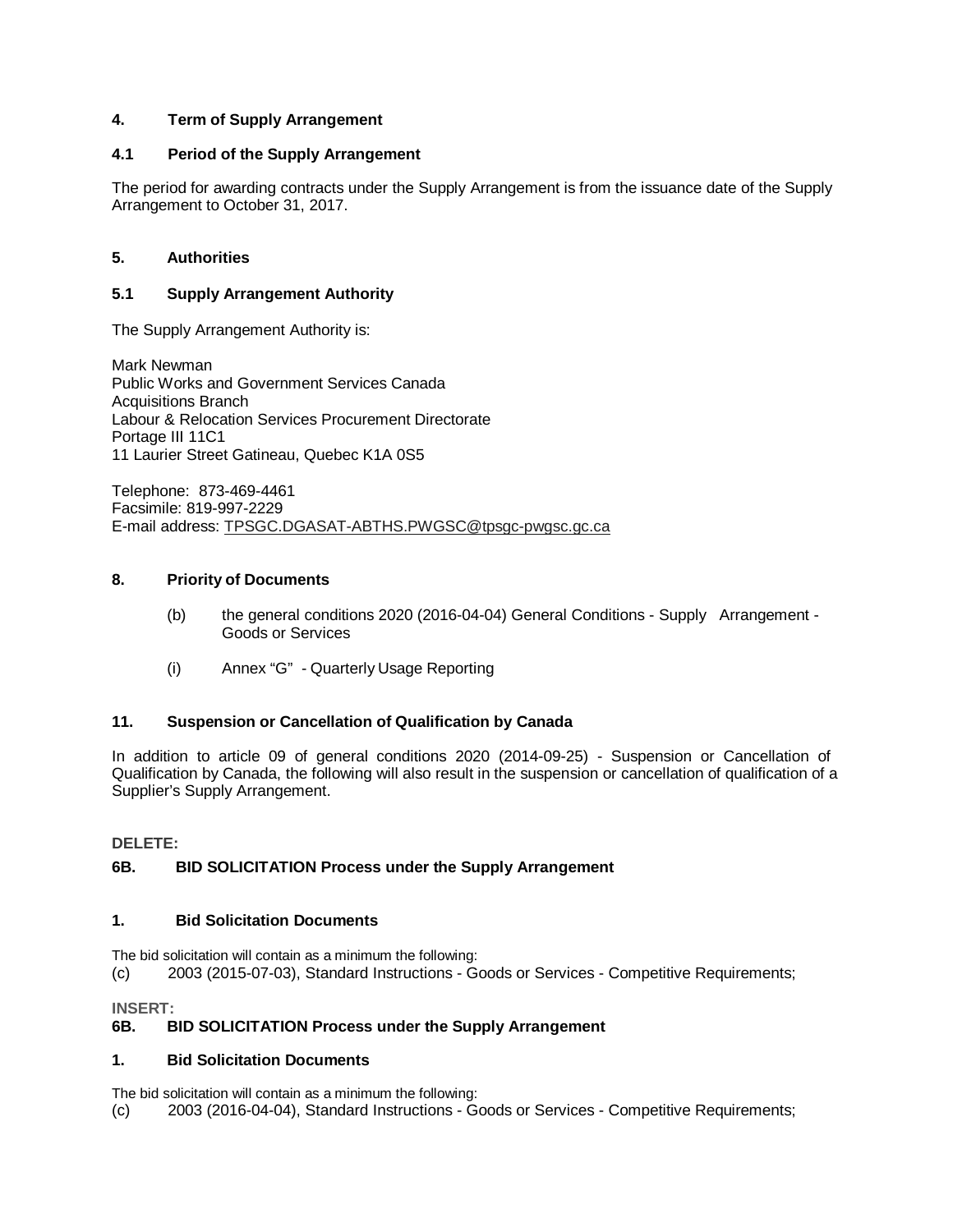#### **DELETE:**

## **6B. BID SOLICITATION Process under the Supply Arrangement**

### **2. Bid Solicitation Process**

### **2.3. Process for Awarding Contracts under the Supply Arrangement**

(d) Maximum Duration of Contracts: A Contract issued under this Supply Arrangement must not exceed 48 consecutive weeks, including all absences, and all subsequent amendments. The forty- eight consecutive weeks also applies to part-time temporary help resources, from the start date of the Contract.

On an exceptional basis only and with prior approval of PWGSC, contracts may be extended beyond the 48 consecutive weeks for up to an additional 24 consecutive weeks. Contract extension requests must be provided by the Identified User to the Supply Arrangement Authority a minimum of 10 working days prior to the contract reaching the 48 consecutive weeks end date.

#### **INSERT:**

## **6B. BID SOLICITATION Process under the Supply Arrangement**

## **2. Bid Solicitation Process**

### **2.3. Process for Awarding Contracts under the Supply Arrangement**

(d) Maximum Duration of Contracts: A contract awarded under this Supply Arrangement must not have an assignment period duration (i.e. number of weeks and days from assignment period start date to assignment period end date inclusive) that exceeds 48 consecutive weeks, including all absences, and all subsequent amendments. The limit of 48 consecutive weeks also applies to the duration of the assignment period for any part-time temporary help resource.

On an exceptional basis only, a contract may be amended to extend the duration of an assignment period up to a maximum of 24 consecutive weeks beyond the limit of 48 consecutive weeks (i.e. total extended duration must not exceed 72 consecutive weeks) without PWGSC prior approval on the condition that the following requirements are met:

- i) The duration of the assignment period, including any contract amendments that impact the assignment period, must be more than 40 consecutive weeks;
- ii) The amendment to extend the duration of the assignment period must be issued after the first 40 consecutive weeks of the assignment period; and
- iii) The Identified User must notify the THS Authority of the issued amendment by e-mail within 2 business days of issuing the amendment.

Note: The THS Authority reserves the right to request for review a copy of the documentation pertaining to a contract with an assignment period duration that has been extended beyond 48 consecutive weeks.

#### **DELETE:**

## **6C. RESULTING CONTRACT CLAUSES**

### **1. General**

MC (for medium complexity requirements), general conditions 2010B (2015-07-03) General Conditions - Professional Services (Medium Complexity) will apply to the resulting contract.